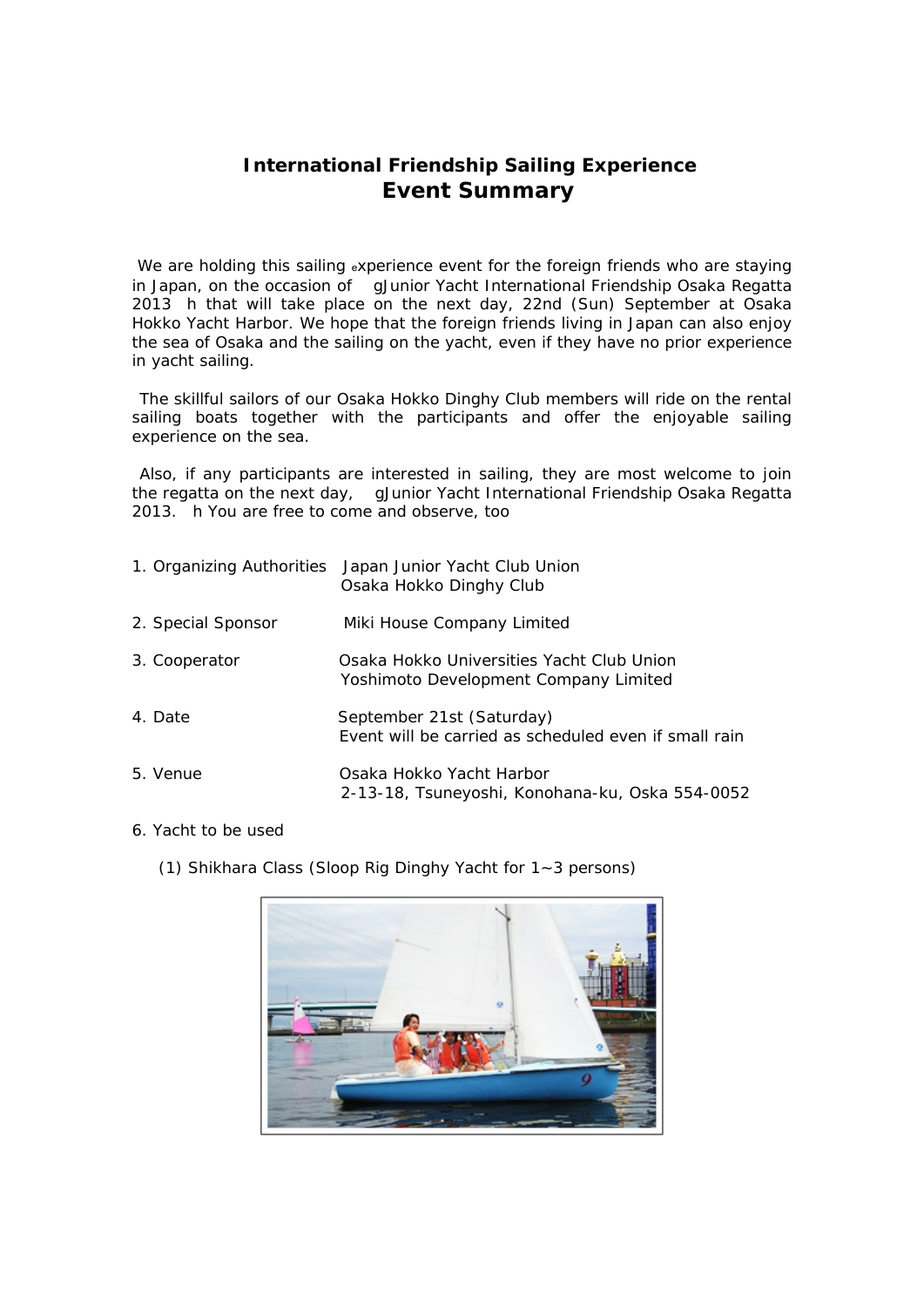(2) Access Dinghy Class (Dinghy Yacht for 1~2 persons Beginners)



7. Event Schedule Everybody may ride on one or two kinds of Sailing Yacht together with their family and the instructor of the skillful sailor and enjoy the sailing about 1~2 hours.

> The 1<sup>st</sup> Sailing 10:00 $\sim$ 12:00 30 persons in total The  $2^{nd}$  Sailing 13:30~15:30 30 persons in total All are first-come-first-serve basis Schedule may be changed on the weather condition.

- 8. Participants The foreign children and their family who are staying in Japan. The age limitation will be over 6 years old and under 70 years old for the safety reason.
- 9. Fee It is free of charge. However, in case anyone wish to join for gJunior Yacht International Osaka Regatta 2013 hon the next day, the entry fee of 4,000 Yen per boat for the children and Friendship Party Fee 1,000 Yen per head for the parents only should be paid at the reception desk on the next day, 22nd.

## 10. Safety Measures

- (1) We will prepare the life jacket for everyone.
- (2) Everyone is required to prepare the extra clothes for the change in case of getting wet by the sea water and also to wear the rubber sole shoes.
- 11. Application and Any Inquiry should be made to Executive Committee of regatta.

Junior Yacht International Friendship Osaka Regatta 2013 Executive Committee Tel: 0466-90-3617, Fax: 0466-90-3618, Mobile Phone: 090-5993-1298, E-mail: [info@jjyu.net](mailto:info@jjyu.net)